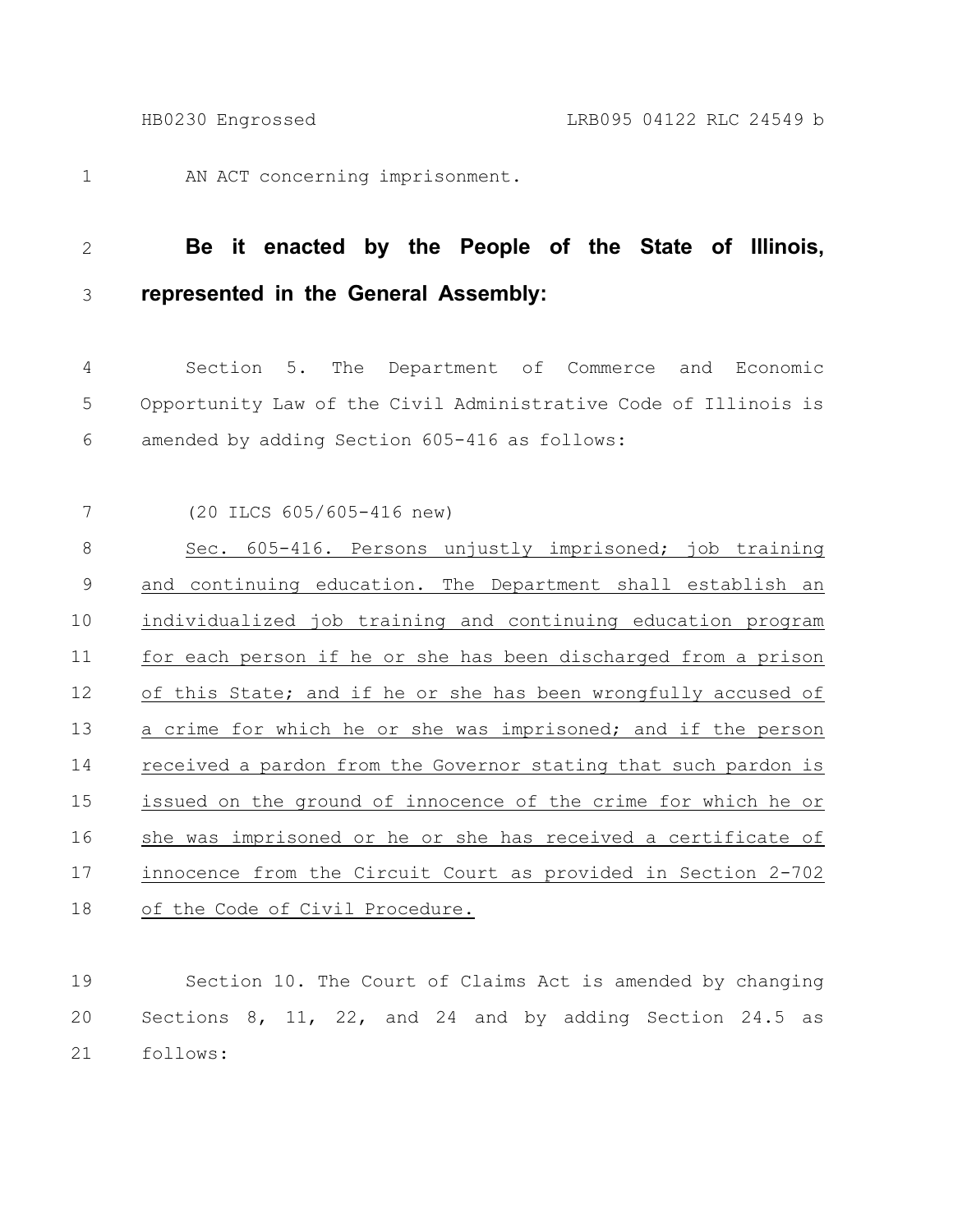HB0230 Engrossed - 2 - LRB095 04122 RLC 24549 b

(705 ILCS 505/8) (from Ch. 37, par. 439.8)

1

Sec. 8. Court of Claims jurisdiction. The court shall have exclusive jurisdiction to hear and determine the following matters: 2 3 4

(a) All claims against the State founded upon any law of the State of Illinois or upon any regulation adopted thereunder by an executive or administrative officer or agency; provided, however, the court shall not have jurisdiction (i) to hear or determine claims arising under the Workers' Compensation Act or the Workers' Occupational Diseases Act, or claims for expenses in civil litigation, or (ii) to review administrative decisions for which a statute provides that review shall be in the circuit or appellate court. 5 6 7 8 9 10 11 12 13

(b) All claims against the State founded upon any contract entered into with the State of Illinois. 14 15

(c) All claims against the State for time unjustly served in prisons of this State when where the person persons imprisoned was wrongfully accused of the crime for which he or she was imprisoned and the accused received shall receive a pardon from the governor stating that such pardon is issued on the ground of innocence of the crime for which he or she was they were imprisoned or he or she received a certificate of innocence from the Circuit Court as provided in Section 2-702 of the Code of Civil Procedure; provided, the amount of the award is at the discretion of the court; and provided, the court shall make no award in excess of the following amounts: 16 17 18 19 20 21 22 23 24 25 26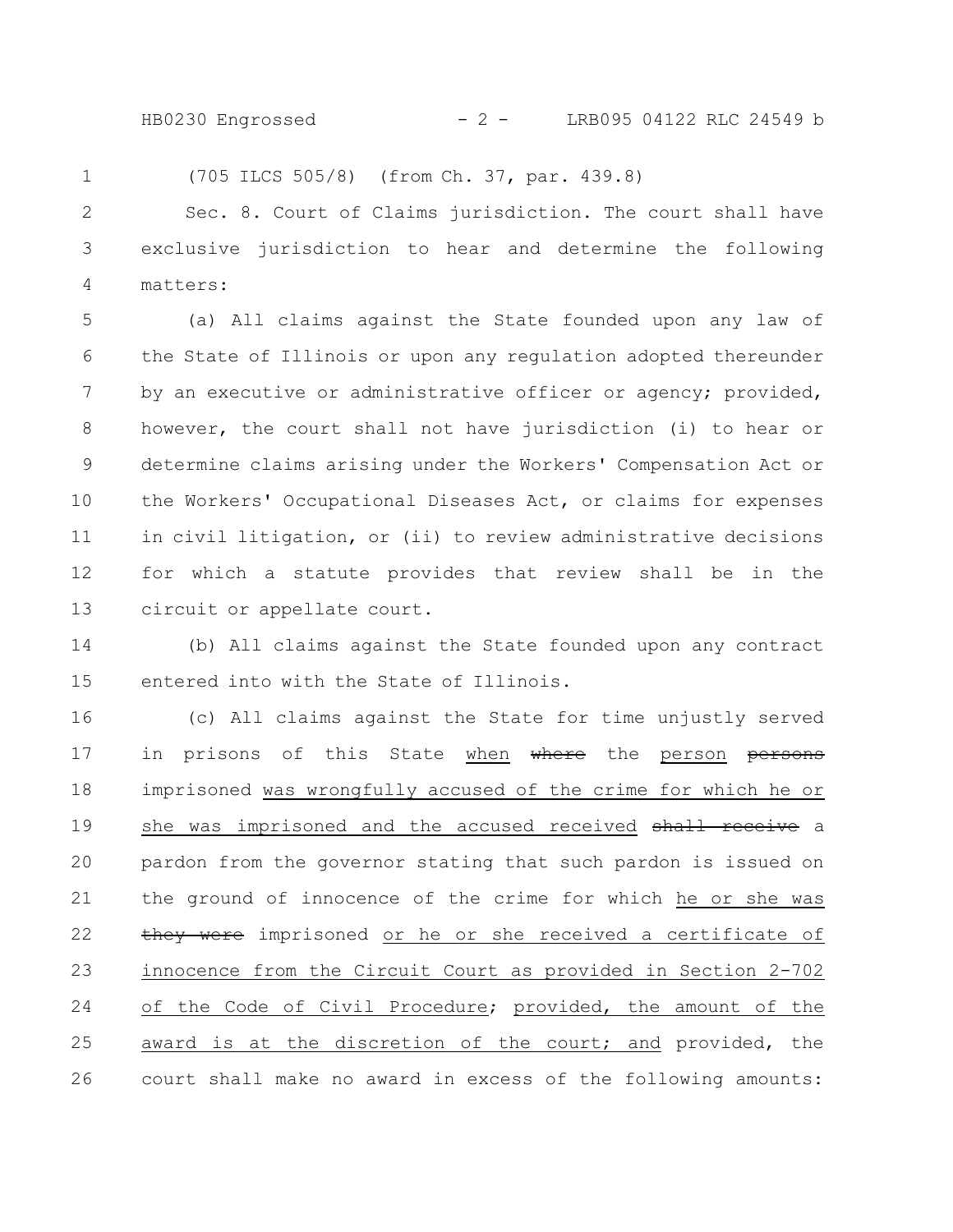HB0230 Engrossed - 3 - LRB095 04122 RLC 24549 b

for imprisonment of 5 years or less, not more than \$85,350 \$15,000; for imprisonment of 14 years or less but over 5 years, not more than \$170,000 \$30,000; for imprisonment of over 14 years, not more than  $$199,150$   $$35,000$ ; and provided further, the court shall fix attorney's fees not to exceed 25% of the award granted. On or after the effective date of this amendatory Act of the 95th General Assembly, On December 31, 1996, the court shall make a one time adjustment in awards authorized by this subsection (c), to reflect the increase in the cost of living from the year in which these maximum awards were last adjusted until 1996, but with no annual increment exceeding 5%. Thereafter, the court shall annually adjust the maximum awards authorized by this subsection (c) to reflect the increase, if any, in the Consumer Price Index For All Urban Consumers for the previous calendar year, as determined by the United States Department of Labor, except that no annual increment may exceed 5%. For both the one time adjustment and the subsequent annual adjustments, if the Consumer Price Index decreases during a calendar year, there shall be no adjustment for that calendar year. The changes made by this amendatory Act of the 95th General Assembly apply to all claims pending on or filed on or after the effective date. The changes made by Public Act 89-689 apply to all claims filed on or after January 1, 1995 pending on December 31, 1996 and all claims filed on or after December 31, 1996. 1 2 3 4 5 6 7 8 9 10 11 12 13 14 15 16 17 18 19 20 21 22 23 24 25 26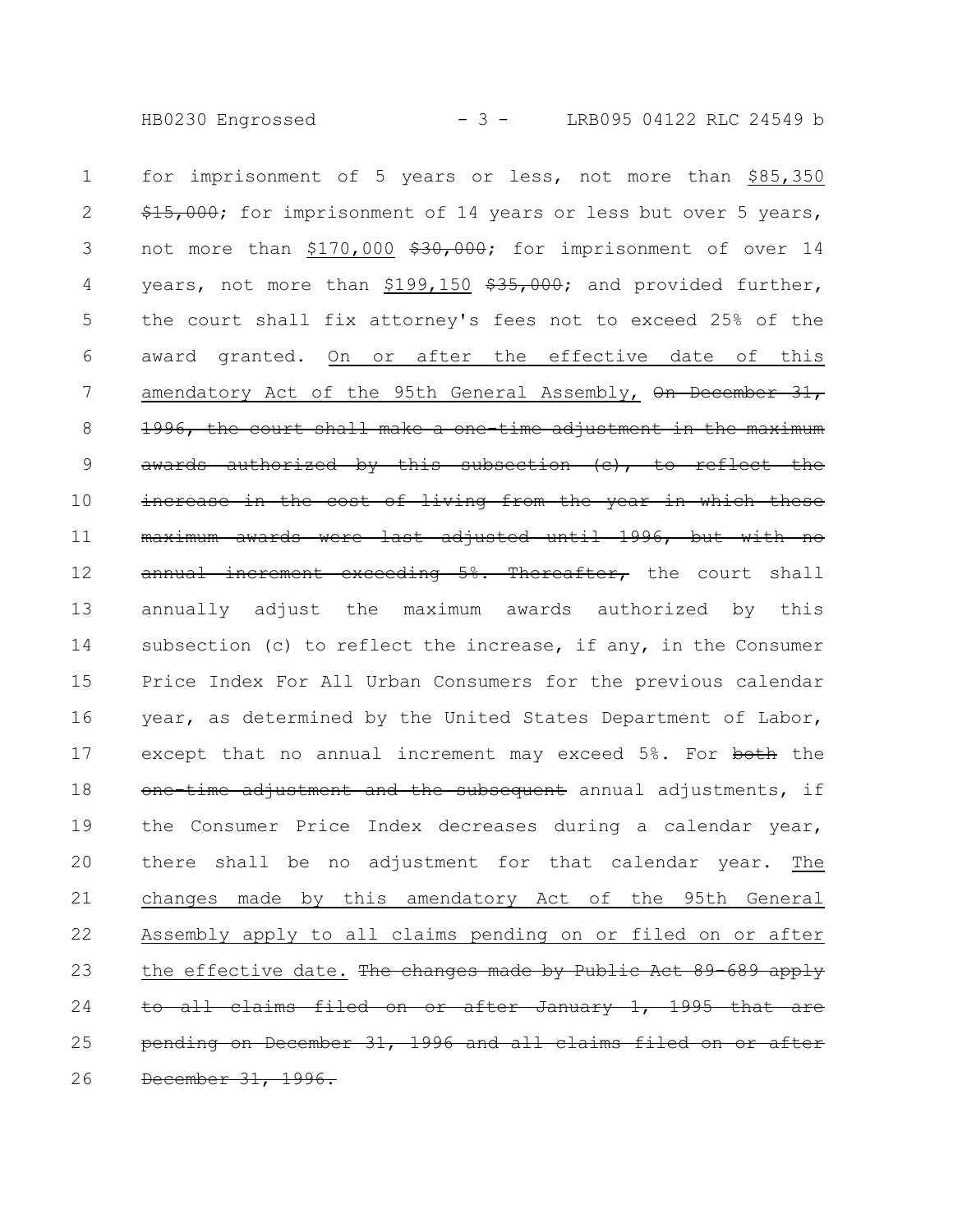HB0230 Engrossed - 4 - LRB095 04122 RLC 24549 b

(d) All claims against the State for damages in cases sounding in tort, if a like cause of action would lie against a private person or corporation in a civil suit, and all like claims sounding in tort against the Medical Center Commission, the Board of Trustees of the University of Illinois, the Board of Trustees of Southern Illinois University, the Board of Trustees of Chicago State University, the Board of Trustees of Eastern Illinois University, the Board of Trustees of Governors State University, the Board of Trustees of Illinois State University, the Board of Trustees of Northeastern Illinois University, the Board of Trustees of Northern Illinois University, the Board of Trustees of Western Illinois University, or the Board of Trustees of the Illinois Mathematics and Science Academy; provided, that an award for damages in a case sounding in tort, other than certain cases involving the operation of a State vehicle described in this paragraph, shall not exceed the sum of \$100,000 to or for the benefit of any claimant. The \$100,000 limit prescribed by this Section does not apply to an award of damages in any case sounding in tort arising out of the operation by a State employee of a vehicle owned, leased or controlled by the State. The defense that the State or the Medical Center Commission or the Board of Trustees of the University of Illinois, the Board of Trustees of Southern Illinois University, the Board of Trustees of Chicago State University, the Board of Trustees of Eastern Illinois University, the Board of Trustees of Governors 1 2 3 4 5 6 7 8 9 10 11 12 13 14 15 16 17 18 19 20 21 22 23 24 25 26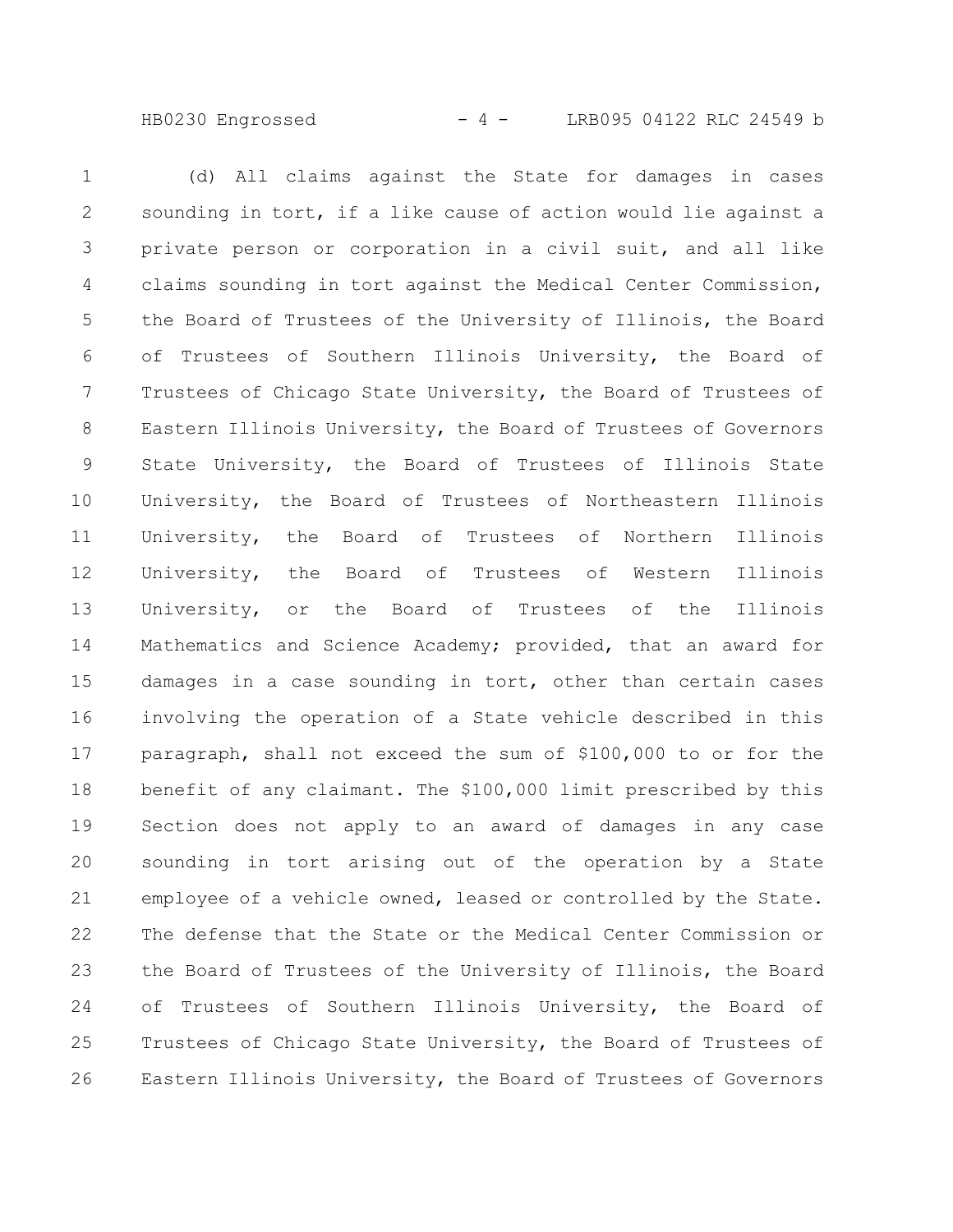HB0230 Engrossed - 5 - LRB095 04122 RLC 24549 b

State University, the Board of Trustees of Illinois State University, the Board of Trustees of Northeastern Illinois University, the Board of Trustees of Northern Illinois University, the Board of Trustees of Western Illinois University, or the Board of Trustees of the Illinois Mathematics and Science Academy is not liable for the negligence of its officers, agents, and employees in the course of their employment is not applicable to the hearing and determination of such claims. 1 2 3 4 5 6 7 8 9

(e) All claims for recoupment made by the State of Illinois against any claimant. 10 11

(f) All claims pursuant to the Line of Duty Compensation Act. 12 13

(g) All claims filed pursuant to the Crime Victims Compensation Act. 14 15

(h) All claims pursuant to the Illinois National Guardsman's Compensation Act. 16 17

(i) All claims authorized by subsection (a) of Section 10-55 of the Illinois Administrative Procedure Act for the expenses incurred by a party in a contested case on the administrative level. 18 19 20 21

(Source: P.A. 93-1047, eff. 10-18-04.) 22

(705 ILCS 505/11) (from Ch. 37, par. 439.11) 23

Sec. 11. Filing claims. 24

(a) Except as otherwise provided in subsection (b) of this 25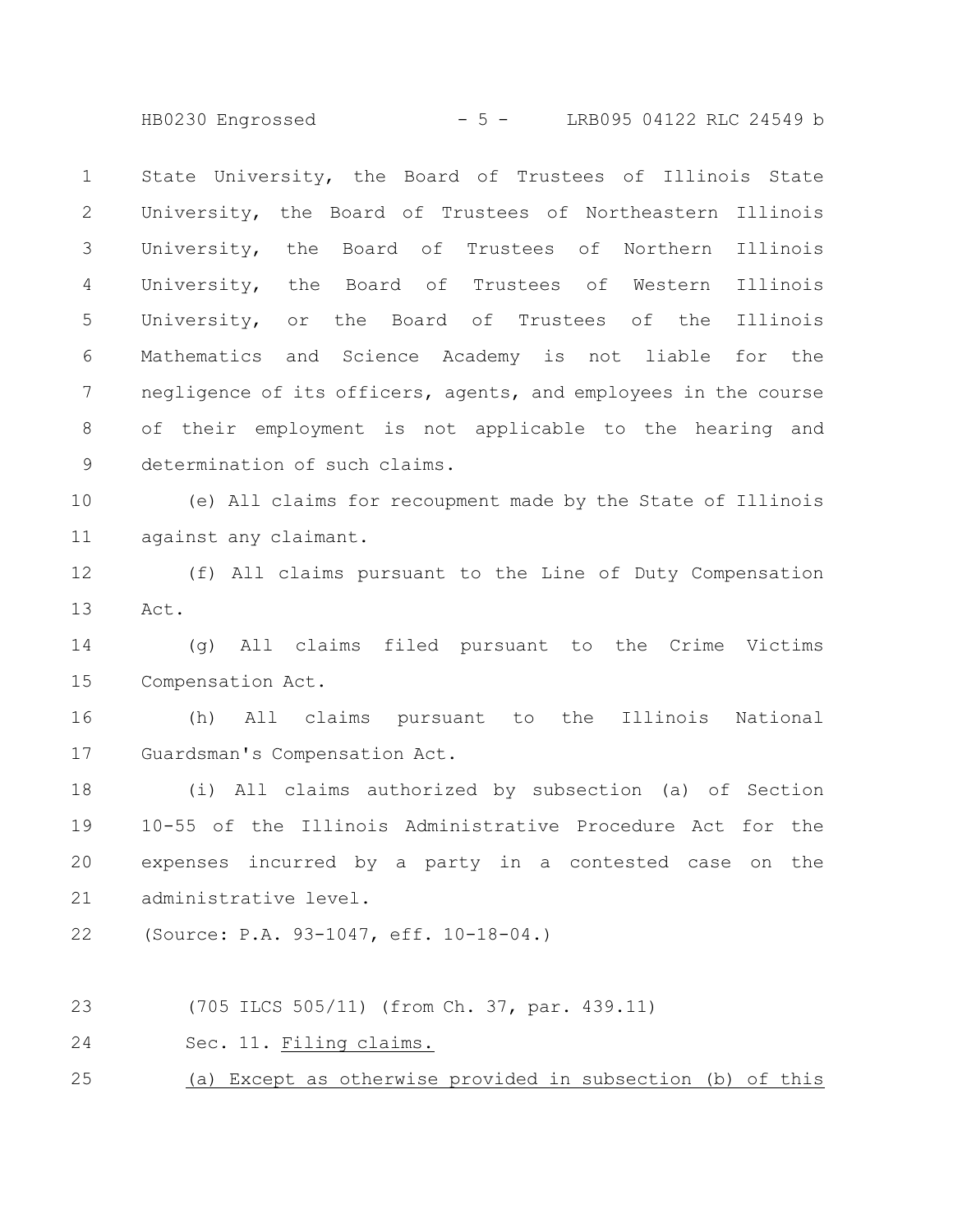HB0230 Engrossed - 6 - LRB095 04122 RLC 24549 b

Section and subsection (3) of Section 24, the claimant shall in all cases set forth fully in his petition the claim, the action thereon, if any, on behalf of the State, what persons are owners thereof or interested therein, when and upon what consideration such persons became so interested; that no assignment or transfer of the claim or any part thereof or interest therein has been made, except as stated in the petition; that the claimant is justly entitled to the amount therein claimed from the State of Illinois, after allowing all just credits; and that claimant believes the facts stated in the petition to be true. The petition shall be verified, as to statements of facts, by the affidavit of the claimant, his agent, or attorney. 1 2 3 4 5 6 7 8 9 10 11 12 13

(b) Whenever a person has served a term of imprisonment and has received a pardon by the Governor stating that such pardon was issued on the ground of innocence of the crime for which he or she was imprisoned, or a certificate of innocence from the Circuit Court as provided in Section 2-702 of the Code of Civil Procedure, the Governor shall transmit this information to the clerk of the Court of Claims. The clerk of the Court of Claims shall immediately docket the case for consideration by the Court of Claims. The Court of Claims shall hear the case and render a decision within 90 days after its docketing. The transmission by the Governor of the information described in this subsection (b) to the clerk of the Court of Claims is conclusive evidence of the validity of the claim. 14 15 16 17 18 19 20 21 22 23 24 25 26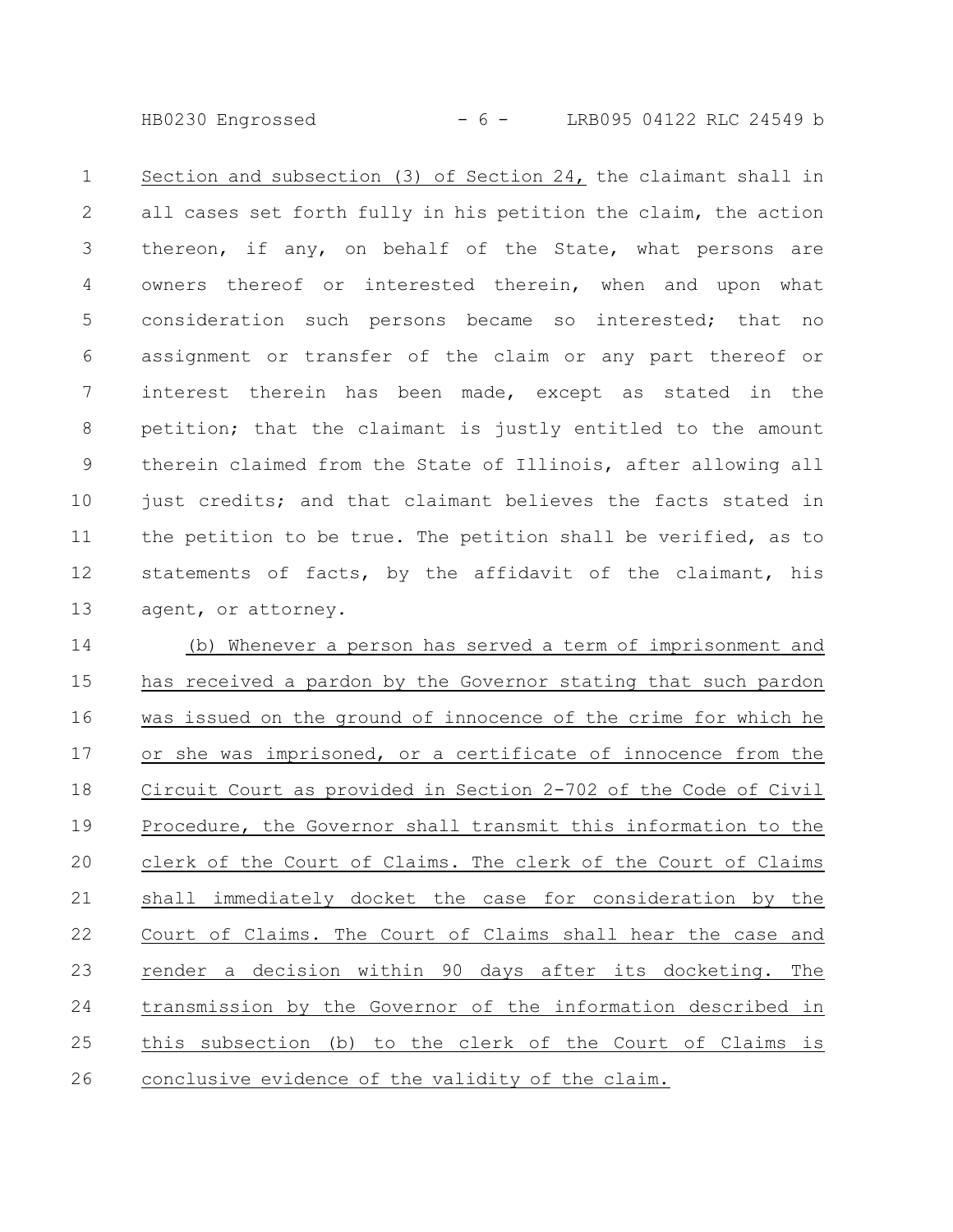HB0230 Engrossed - 7 - LRB095 04122 RLC 24549 b

(Source: Laws 1945, p. 660.) 1

(705 ILCS 505/22) (from Ch. 37, par. 439.22) Sec. 22. Every claim cognizable by the Court and not otherwise sooner barred by law shall be forever barred from prosecution therein unless it is filed with the Clerk of the Court within the time set forth as follows: 2 3 4 5 6

(a) All claims arising out of a contract must be filed within 5 years after it first accrues, saving to minors, and persons under legal disability at the time the claim accrues, in which cases the claim must be filed within 5 years from the time the disability ceases. 7 8 9 10 11

(b) All claims cognizable against the State by vendors of goods or services under "The Illinois Public Aid Code", approved April 11, 1967, as amended, must file within one year after the accrual of the cause of action, as provided in Section 11-13 of that Code. 12 13 14 15 16

(c) All claims arising under paragraph (c) of Section 8 of this Act must be automatically heard by the court filed within 120 days 2 years after the person unjustly imprisoned asserting such claim is discharged from prison without the person unjustly imprisoned being required to file a petition under Section 11 of this Act, or is granted a pardon by the Governor, whichever occurs later, except as otherwise provided by the Crime Victims Compensation Act. 17 18 19 20 21 22 23 24

25

(d) All claims arising under paragraph (f) of Section 8 of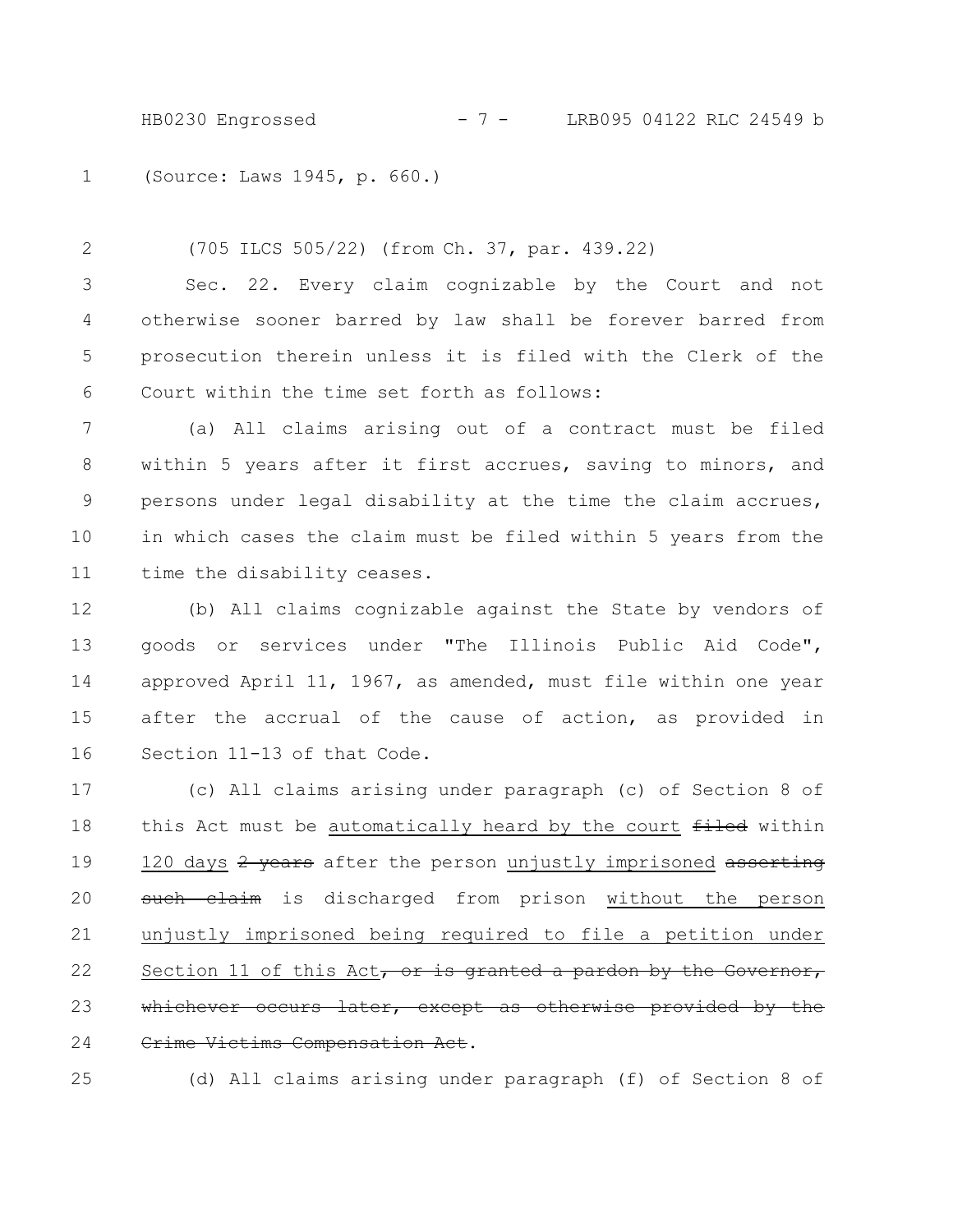this Act must be filed within one year of the date of the death of the law enforcement officer or fireman as provided in Section 3 of the "Law Enforcement Officers and Firemen Compensation Act", approved September 30, 1969, as amended. 1 2 3 4

(e) All claims arising under paragraph (h) of Section 8 of this Act must be filed within one year of the date of the death of the guardsman or militiaman as provided in Section 3 of the "Illinois National Guardsman's and Naval Militiaman's Compensation Act", approved August 12, 1971, as amended. 5 6 7 8 9

(f) All claims arising under paragraph (g) of Section 8 of this Act must be filed within one year of the crime on which a claim is based as provided in Section 6.1 of the "Crime Victims Compensation Act", approved August 23, 1973, as amended. 10 11 12 13

(g) All claims arising from the Comptroller's refusal to issue a replacement warrant pursuant to Section 10.10 of the State Comptroller Act must be filed within 5 years after the issue date of such warrant. 14 15 16 17

(h) All other claims must be filed within 2 years after it first accrues, saving to minors, and persons under legal disability at the time the claim accrues, in which case the claim must be filed within 2 years from the time the disability ceases. 18 19 20 21 22

(i) The changes made by this amendatory Act of 1989 shall apply to all warrants issued within the 5 year period preceding the effective date of this amendatory Act of 1989. 23 24 25

26

(j) All time limitations established under this Act and the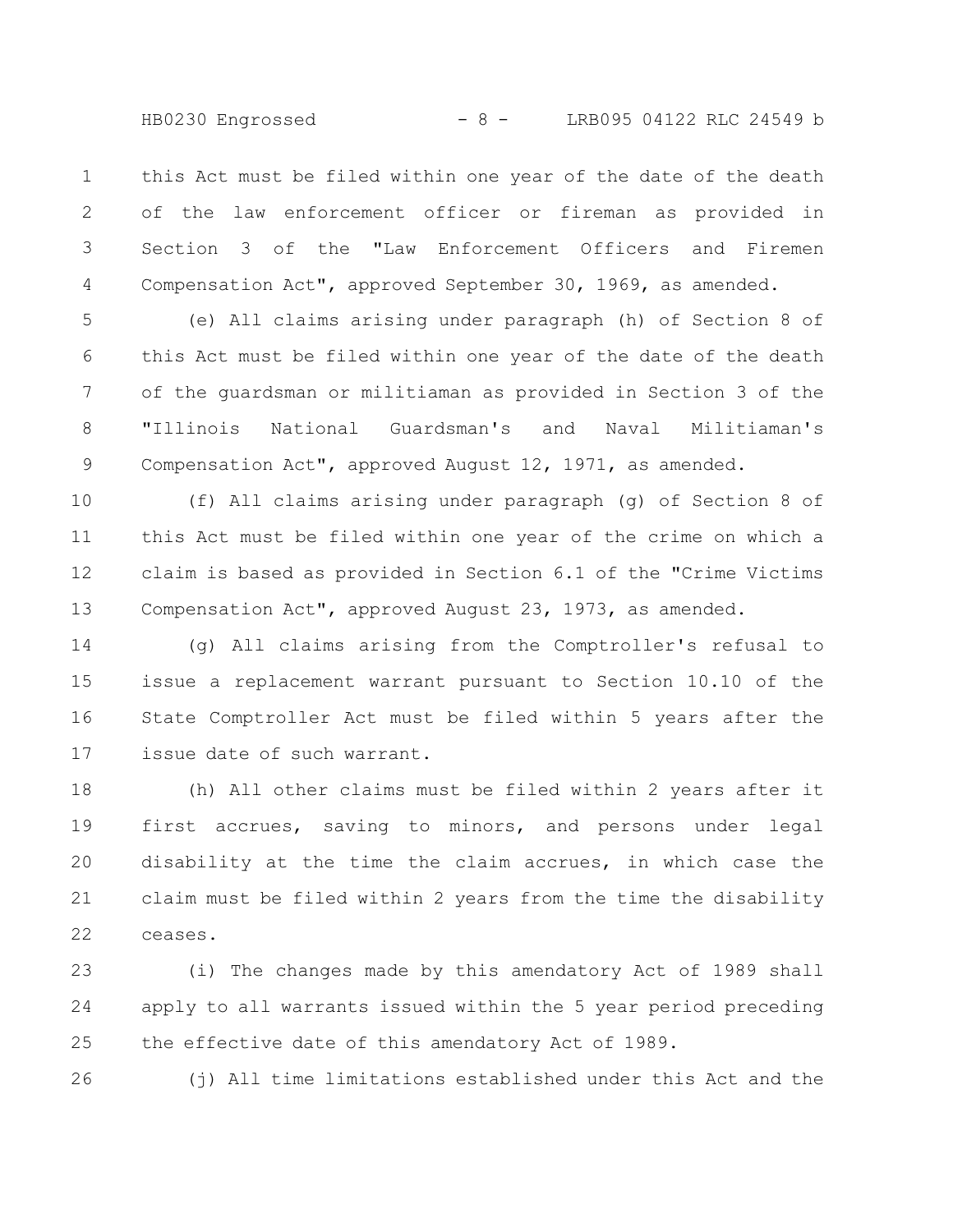rules promulgated under this Act shall be binding and jurisdictional, except upon extension authorized by law or rule and granted pursuant to a motion timely filed. (Source: P.A. 86-458.) (705 ILCS 505/24) (from Ch. 37, par. 439.24) Sec. 24. Payment of awards. (1) From funds appropriated by the General Assembly for the purposes of this Section the Court may direct immediate payment of: (a) All claims arising solely as a result of the lapsing of an appropriation out of which the obligation could have been paid. (b) All claims pursuant to the "Law Enforcement Officers and Firemen Compensation Act", approved September 30, 1969, as amended. (c) All claims pursuant to the "Illinois National Guardsman's and Naval Militiaman's Compensation Act", approved August 12, 1971, as amended. (d) All claims pursuant to the "Crime Victims Compensation Act", approved August 23, 1973, as amended. (e) All other claims wherein the amount of the award of the Court is less than \$5,000. (2) The court may, from funds specifically appropriated from the General Revenue Fund for this purpose, direct the 1 2 3 4 5 6 7 8 9 10 11 12 13 14 15 16 17 18 19 20 21 22 23 24 HB0230 Engrossed - 9 - LRB095 04122 RLC 24549 b

payment of awards less than \$50,000 solely as a result of the

25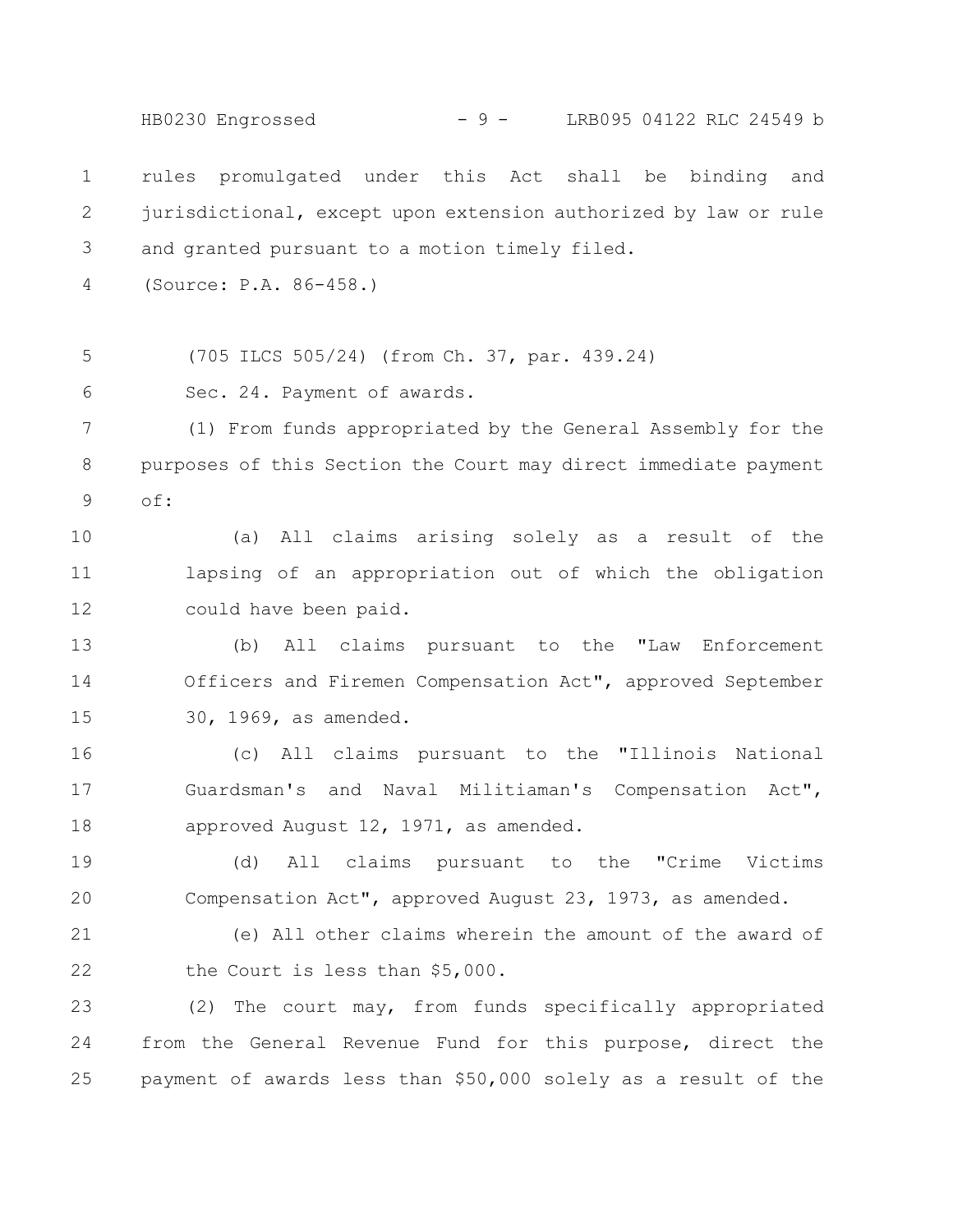HB0230 Engrossed - 10 - LRB095 04122 RLC 24549 b

lapsing of an appropriation originally made from any fund held by the State Treasurer. For any such award paid from the General Revenue Fund, the court shall thereafter seek an appropriation from the fund from which the liability originally accrued in reimbursement of the General Revenue Fund. 1 2 3 4 5

(3) From funds appropriated by the General Assembly for the purposes of paying claims under paragraph (c) of Section 8, the court must direct payment of each claim and the payment must be received by the claimant within 60 days after the date that the funds are appropriated for that purpose. 6 7 8 9 10

(Source: P.A. 92-357, eff. 8-15-01.) 11

(705 ILCS 505/24.5 new) 12

Sec. 24.5. Applicability. This amendatory Act of the 95th General Assembly shall apply to causes of action filed on or after its effective date. 13 14 15

Section 15. The Code of Civil Procedure is amended by adding Section 2-702 as follows: 16 17

(735 ILCS 5/2-702 new) Sec. 2-702. Petition for a certificate of innocence that the petitioner was innocent of all offenses for which he or she was incarcerated. (a) The General Assembly finds and declares that innocent persons who have been wrongly convicted of crimes in Illinois 18 19 20 21 22 23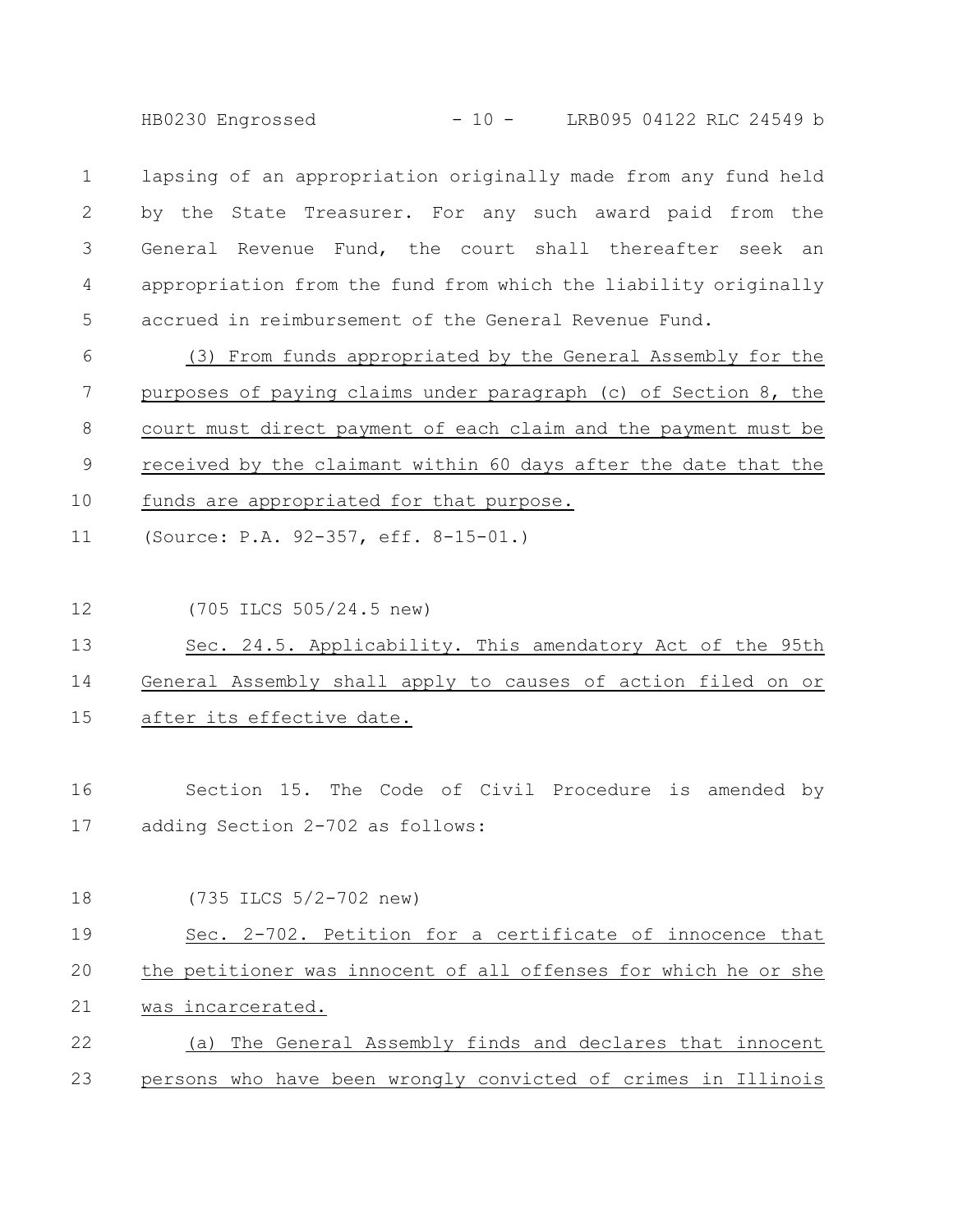HB0230 Engrossed - 11 - LRB095 04122 RLC 24549 b

| $\mathbf 1$    | and subsequently imprisoned have been frustrated in seeking     |
|----------------|-----------------------------------------------------------------|
| 2              | legal redress due to a variety of substantive and technical     |
| $\mathfrak{Z}$ | obstacles in the law and that such persons should have an       |
| $\overline{4}$ | available avenue to obtain a finding of innocence so that they  |
| 5              | may obtain relief through a petition in the Court of Claims.    |
| 6              | The General Assembly further finds misleading the current legal |
| $\overline{7}$ | nomenclature which compels an innocent person to seek a pardon  |
| $\,8\,$        | for being wrongfully incarcerated. It is the intent of the      |
| $\mathsf 9$    | General Assembly that the court, in exercising its discretion   |
| 10             | as permitted by law regarding the weight and admissibility of   |
| 11             | evidence submitted pursuant to this Section, shall, in the      |
| 12             | interest of justice, give due consideration to difficulties of  |
| 13             | proof caused by the passage of time, the death or               |
| 14             | unavailability of witnesses, the destruction of evidence or     |
| 15             | other factors not caused by such persons or those acting on     |
|                |                                                                 |
| 16             | their behalf.                                                   |
| 17             | (b) Any person convicted and subsequently imprisoned for        |
| 18             | one or more felonies by the State of Illinois which he or she   |
| 19             | did not commit may, under the conditions hereinafter provided,  |
| 20             | file a petition for certificate of innocence in the circuit     |
| 21             | court of the county in which the person was convicted.<br>The   |
| 22             | petition shall request a certificate of innocence finding that  |
| 23             | the petitioner was innocent of all offenses for which he or she |

(c) In order to present the claim for certificate of innocence of an unjust conviction and imprisonment, the 25 26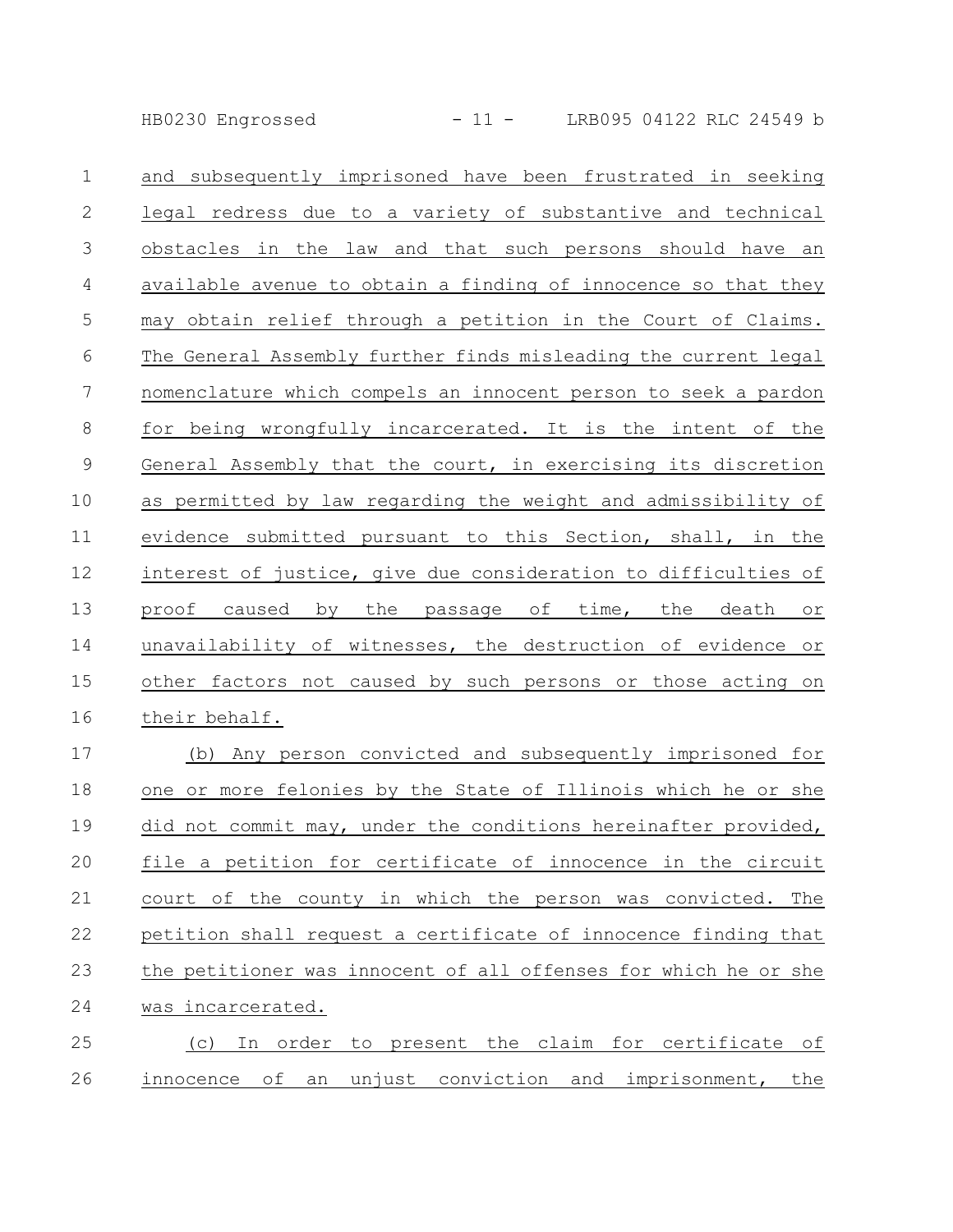HB0230 Engrossed - 12 - LRB095 04122 RLC 24549 b

petitioner must attach to his or her petition documentation demonstrating that: 1 2

(1) he or she has been convicted of one or more felonies by the State of Illinois and subsequently sentenced to a term of imprisonment, and has served all or any part of the sentence; and 3 4 5 6

(2) his or her judgment of conviction was reversed or vacated, and the indictment or information dismissed or, if a new trial was ordered, either he or she was found not guilty at the new trial or he or she was not retried and the indictment or information dismissed; or the statute, or application thereof, on which the indictment or information was based violated the Constitution of the United States or the State of Illinois; and 7 8 9 10 11 12 13 14

(3) his or her claim is not time barred by the provisions of subsection (i) of this Section. 15 16

(d) The petition shall state facts in sufficient detail to permit the court to find that the petitioner is likely to succeed at trial in proving that the petitioner is innocent of the offenses charged in the indictment or information or his or her acts or omissions charged in the indictment or information did not constitute a felony or misdemeanor against the State of Illinois, and the petitioner did not by his or her own conduct voluntarily cause or bring about his or her conviction. The petition shall be verified by the petitioner. 17 18 19 20 21 22 23 24 25

(e) A copy of the petition shall be served on the Attorney 26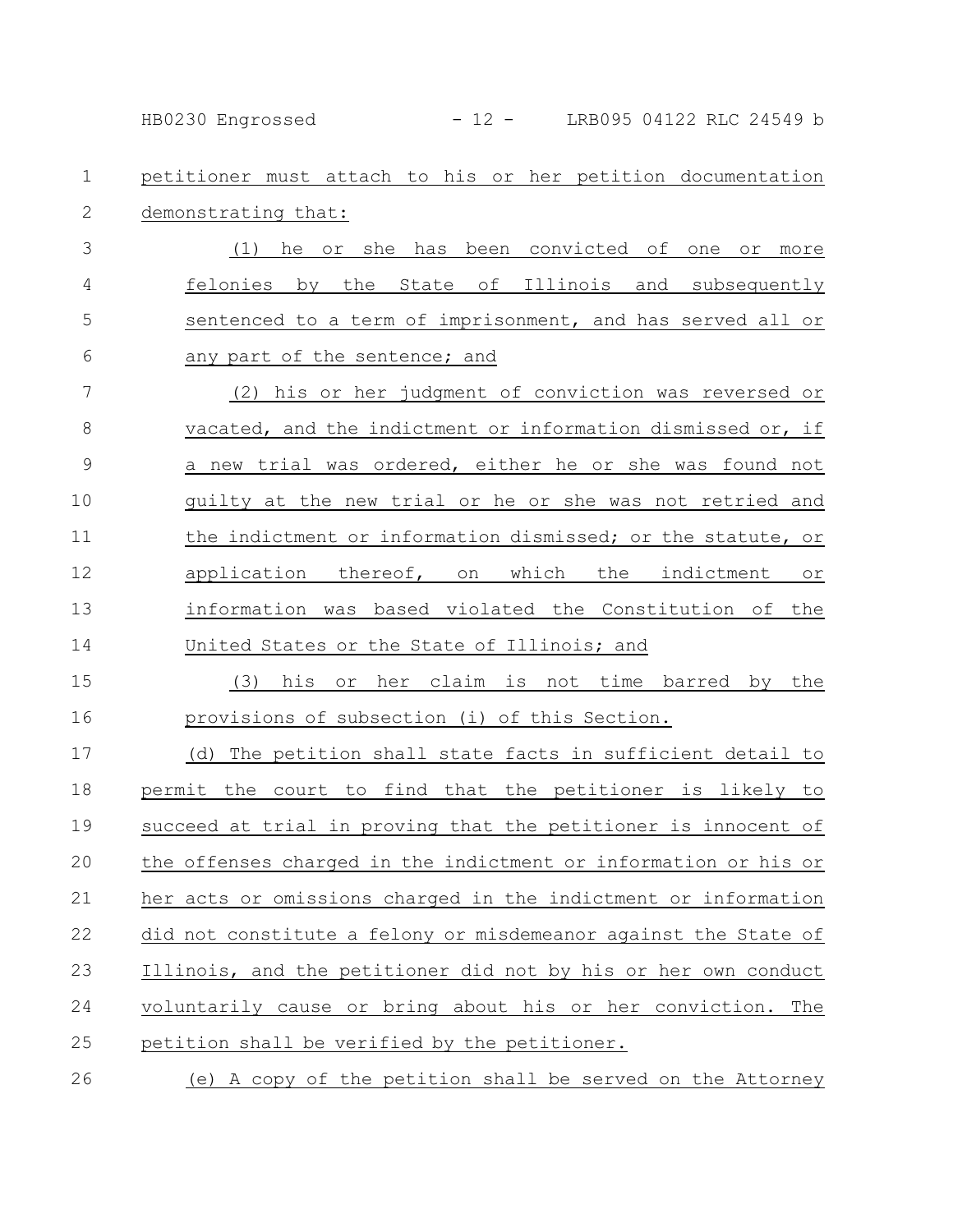HB0230 Engrossed - 13 - LRB095 04122 RLC 24549 b

General and the State's Attorney of the county where the conviction was had. The Attorney General and the State's Attorney of the county where the conviction was had shall have the right to intervene as parties. 1 2 3 4

(f) In any hearing seeking a certificate of innocence, the court may take judicial notice of prior sworn testimony or evidence admitted in the criminal proceedings related to the convictions which resulted in the alleged wrongful incarceration, if the petitioner was either represented by counsel at such prior proceedings or the right to counsel was knowingly waived. 5 6 7 8 9 10 11

(g) In order to obtain a certificate of innocence the petitioner must prove by a preponderance of evidence that: 12 13

(1) the petitioner was convicted of one or more felonies by the State of Illinois and subsequently sentenced to a term of imprisonment, and has served all or any part of the sentence; 14 15 16 17

(2)(A) the judgment of conviction was reversed or vacated, and the indictment or information dismissed or, if a new trial was ordered, either the petitioner was found not guilty at the new trial or the petitioner was not retried and the indictment or information dismissed; or (B) the statute, or application thereof, on which the indictment or information was based violated the Constitution of the United States or the State of Illinois; (3) the petitioner is innocent of the offenses charged 18 19 20 21 22 23 24 25 26